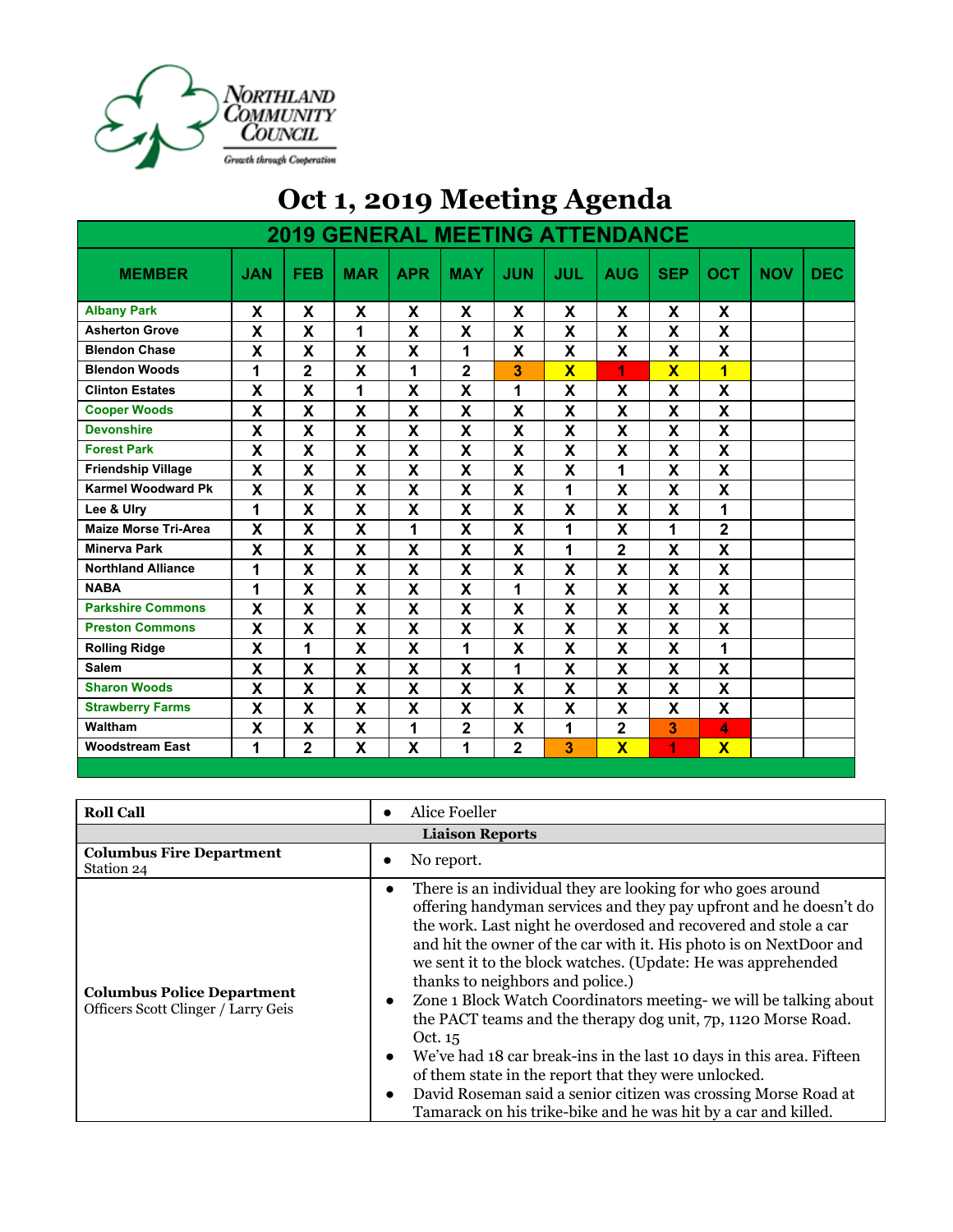|                                                              | The police will send officers to monitor speed if there is enough<br>$\bullet$                                                                                                                                                                                                                                                                                                                                                                                                                                                                                                                                                                                                                                                                                                                                                                                                                                                                                                                                                    |
|--------------------------------------------------------------|-----------------------------------------------------------------------------------------------------------------------------------------------------------------------------------------------------------------------------------------------------------------------------------------------------------------------------------------------------------------------------------------------------------------------------------------------------------------------------------------------------------------------------------------------------------------------------------------------------------------------------------------------------------------------------------------------------------------------------------------------------------------------------------------------------------------------------------------------------------------------------------------------------------------------------------------------------------------------------------------------------------------------------------|
| <b>FACT &amp; Consider Biking</b><br>David Roseman           | complaint.<br>Be careful out there. Even if a cyclist or pedestrian is doing<br>$\bullet$<br>something wrong, you are driving a much bigger and more deadly<br>vehicle. Have patience.<br>MORPC stats show pedestrian fatalities are up due to driving<br>$\bullet$<br>distracted.<br>It's a good time of year to plant trees. If the city planted trees near<br>$\bullet$<br>you, water them a lot the first year or two. Thanks to NABA for<br>cleaning up the trash, because it goes into the storm sewer and into<br>our fresh water. Scioto Watershed cleanup was Saturday and it was<br>successful. If you are looking for tools and equipment, contact<br>David or Keep Columbus Beautiful.<br>Do not rake your yard waste into the gutter. It clogs the storm<br>$\bullet$<br>sewer.<br>Whetstone Branch - Book Buzz. A staff panel of librarians will talk<br>$\bullet$                                                                                                                                                  |
| <b>Columbus Public Library Liaison</b><br>Keith Hanson       | about newly available titles. This Sunday 2-3p at the Whetstone<br>branch.<br>On the 13 <sup>th</sup> , this event will repeat at the Whitehall Branch.<br>$\bullet$<br>Technology: On all Wednesdays 9:30-11:30a you can get<br>$\bullet$<br>one-on-one help with your devices, software, etc. No reservation is<br>required. If that time doesn't work, make an appointment with a<br>librarian.<br>New class: Google Tools. The first class will focus on Google Drive<br>and using Google to collaborate and share documents. on 2-4<br>Saturday at Karl Rd. Microsoft Word class is also available.<br>It's been very hot out. Our libraries are air conditioned. Please<br>$\bullet$<br>encourage neighbors to come to the library if they need to get cool.<br>Some publishers are making it more difficult for libraries to use<br>$\bullet$<br>electronic copies indefinitely. There is a link on<br>ColumbusLibrary.org to sign a petition to tell them that will put an<br>undue burden on libraries. Ebooksforall.org |
| <b>Northland Area Business Association</b><br>Dave Cooper    | Dave and his wife Chris have sold the Inkwell to new owners.<br>$\bullet$<br>Please keep business coming. Our new owners will be involved in<br>the community and we want the business to do well. Kwesi Gyimah<br>is the new owner. He's the pastor at SDA Church on Oakland Park. They<br>will continue printing items for Northland organizations.<br>Next Luncheon will be Dec. 10 at 11:30a Market Study vendor Arch<br>$\bullet$<br>City will be the speaker. \$20                                                                                                                                                                                                                                                                                                                                                                                                                                                                                                                                                          |
| <b>City of Columbus Community Liaison</b><br>Alfred Akainyah | There was a report of people wearing fake cable company uniforms<br>$\bullet$<br>and rushed into the home when the door was opened.<br>Neighborhood Best Practices Conference Oct. 12<br>$\bullet$<br>We have added two liaisons to our office. As a result I will be<br>permanently assigned to Northland. Please have all of the civic<br>associations send me contact information and meeting times.<br>If you sent me a message and I didn't respond, please call again. My<br>$\bullet$<br>messages were being forwarded to another phone.<br>Someone called about speeding in Northland but didn't leave their<br>$\bullet$<br>number. Please call again.<br>Dave Roseman: Please add the parks to the 311 listing, because you<br>$\bullet$<br>can't choose parks in the 311 online (not the app). There are a lot of<br>park issues that I report.<br>On the app, it doesn't move to your current location. It is always<br>$\bullet$<br>centered on 1111 East Broad and you have to move it by hand.                     |
| <b>Columbus Community Engagement</b><br>Sandra R. López      | Hamilton Road and 161 is going to be voted on Monday. NCC had<br>$\bullet$<br>already made a positive recommendation. Encourage you to attend<br>Neighborhood Best Practices. We have really good speakers.                                                                                                                                                                                                                                                                                                                                                                                                                                                                                                                                                                                                                                                                                                                                                                                                                       |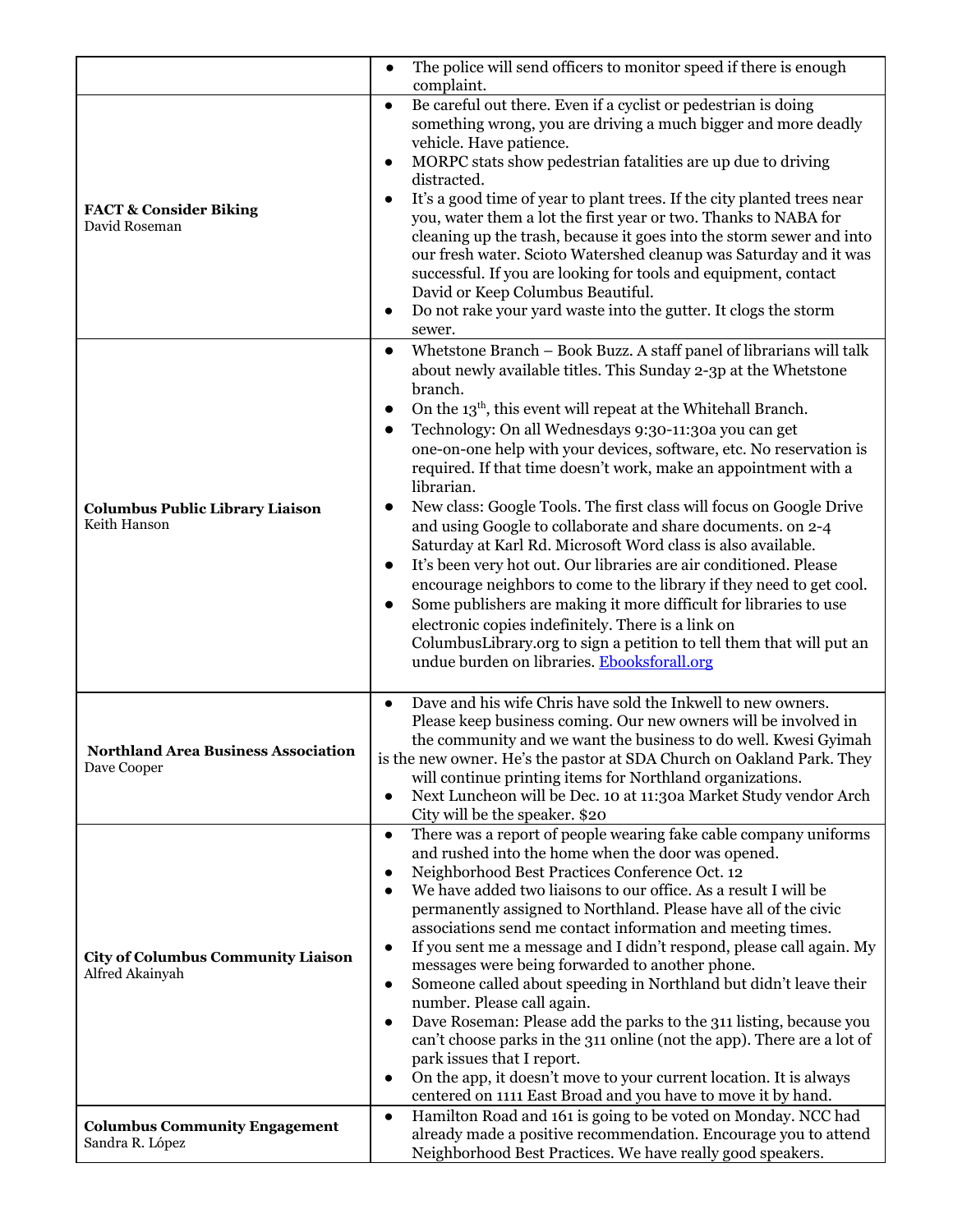|                                   | We are trying to advocate for you with the work on the roundabouts                                                                          |
|-----------------------------------|---------------------------------------------------------------------------------------------------------------------------------------------|
|                                   | - we could maybe have another smaller meeting to make sure your                                                                             |
|                                   | concerns are being heard.                                                                                                                   |
|                                   | Bill Logan said it was stated they were repaving Morse Road but                                                                             |
|                                   | really they just patched it. Sandra said she wasn't sure if they are                                                                        |
|                                   | doing more but will check.                                                                                                                  |
|                                   | David Roseman asked about some sidepaths and work that was to                                                                               |
|                                   | be done on Hamilton that has not happened yet. Sandra said with                                                                             |
|                                   | sidewalks, it isn't just paying the money to put them in. We have to                                                                        |
|                                   | get permission from every property owner to take the land and if                                                                            |
|                                   | they object, we have to use imminent domain and take them to                                                                                |
|                                   | court, and then it has to go into engineering and construction.                                                                             |
|                                   | David said he is talking about major thoroughfares where the right                                                                          |
|                                   | of way is owned by the city, county or ODOT, so he requests an                                                                              |
|                                   | increase in funding for sidewalks.                                                                                                          |
|                                   | <b>Selected Discussions</b>                                                                                                                 |
|                                   | Doreen Uhas Sauer with Columbus Landmarks                                                                                                   |
|                                   | There is a Home Preservation Program for homes that are 50<br>$\bullet$                                                                     |
|                                   | years or older. This is a free program.                                                                                                     |
|                                   | Doreen shared the Endangered Building Program. Some are<br>$\bullet$                                                                        |
|                                   | falling into disrepair or underutilized: Kroger Bakery, Hayden                                                                              |
|                                   | Mausoleum at Green Lawn Cemetery, Kind & High Block,                                                                                        |
|                                   | Macon Hotel on 20 <sup>th</sup> Street, Broadwin Hotel on East Broad,                                                                       |
|                                   | West Side Spiritualist Church on McDowell, Beck Street School,                                                                              |
|                                   | White Haines Commercial Building in the second block of South                                                                               |
|                                   | High Street are on the list this year.                                                                                                      |
|                                   | Of last year's list, all but one are still standing.<br>$\bullet$                                                                           |
|                                   | We are doing Ghost Tours in October!<br>$\bullet$                                                                                           |
|                                   | ColumbusLandmarks.org. We get calls all of the time from                                                                                    |
|                                   | people who have renovated older homes and said ghosts were                                                                                  |
|                                   | being disrupted and upset. We decided to turn the interest into                                                                             |
|                                   | tours to also educate people about architecture. We also do                                                                                 |
|                                   | tavern tours. These tickets sell out quickly and are available on                                                                           |
|                                   | our web site.                                                                                                                               |
| <b>Round Table Discussion</b>     | Union Station was torn down by bulldozers after dark in 1977,<br>$\bullet$                                                                  |
|                                   | and many of us saw it on the news. It was a Daniel Burnham                                                                                  |
|                                   | design, one of only two in Columbus. A movement was born of                                                                                 |
|                                   | the people who were appalled by this.                                                                                                       |
|                                   | A judge went down and persuaded the bulldozer driver to stop<br>$\bullet$<br>there, and that's how one of the arches was saved. We tried to |
|                                   | get another judge to sign an injunction to stop the demolition.                                                                             |
|                                   | Doreen is also a consultant on the Columbus Neighborhoods<br>$\bullet$                                                                      |
|                                   | Series. One of the episodes won an Emmy for WOSU.                                                                                           |
|                                   | She recommended that we have a representative from the<br>$\bullet$                                                                         |
|                                   | neighborhood high schools on the commission.                                                                                                |
|                                   | Most of our homes are history, since they are 50 years or more.<br>$\bullet$                                                                |
|                                   | If you want your neighborhood to be declared as a historic                                                                                  |
|                                   | neighborhood, you would need to come up with an architectural                                                                               |
|                                   | characteristic. Yours will probably be mid-century modern.                                                                                  |
|                                   | The architecture of churches changed dramatically after World<br>$\bullet$                                                                  |
|                                   | War II to be more welcoming.                                                                                                                |
|                                   | Your architecture and history should be welcomed. We could do<br>$\bullet$                                                                  |
|                                   | a "date your house" workshop.                                                                                                               |
|                                   |                                                                                                                                             |
|                                   | <b>NCC Officer Reports</b>                                                                                                                  |
| <b>Treasurer</b>                  | No report<br>$\bullet$                                                                                                                      |
| <b>Felix Quachey</b>              | Hearing no objections, the minutes from last month are entered as<br>$\bullet$                                                              |
| <b>Secretary</b><br>Alice Foeller | presented.                                                                                                                                  |